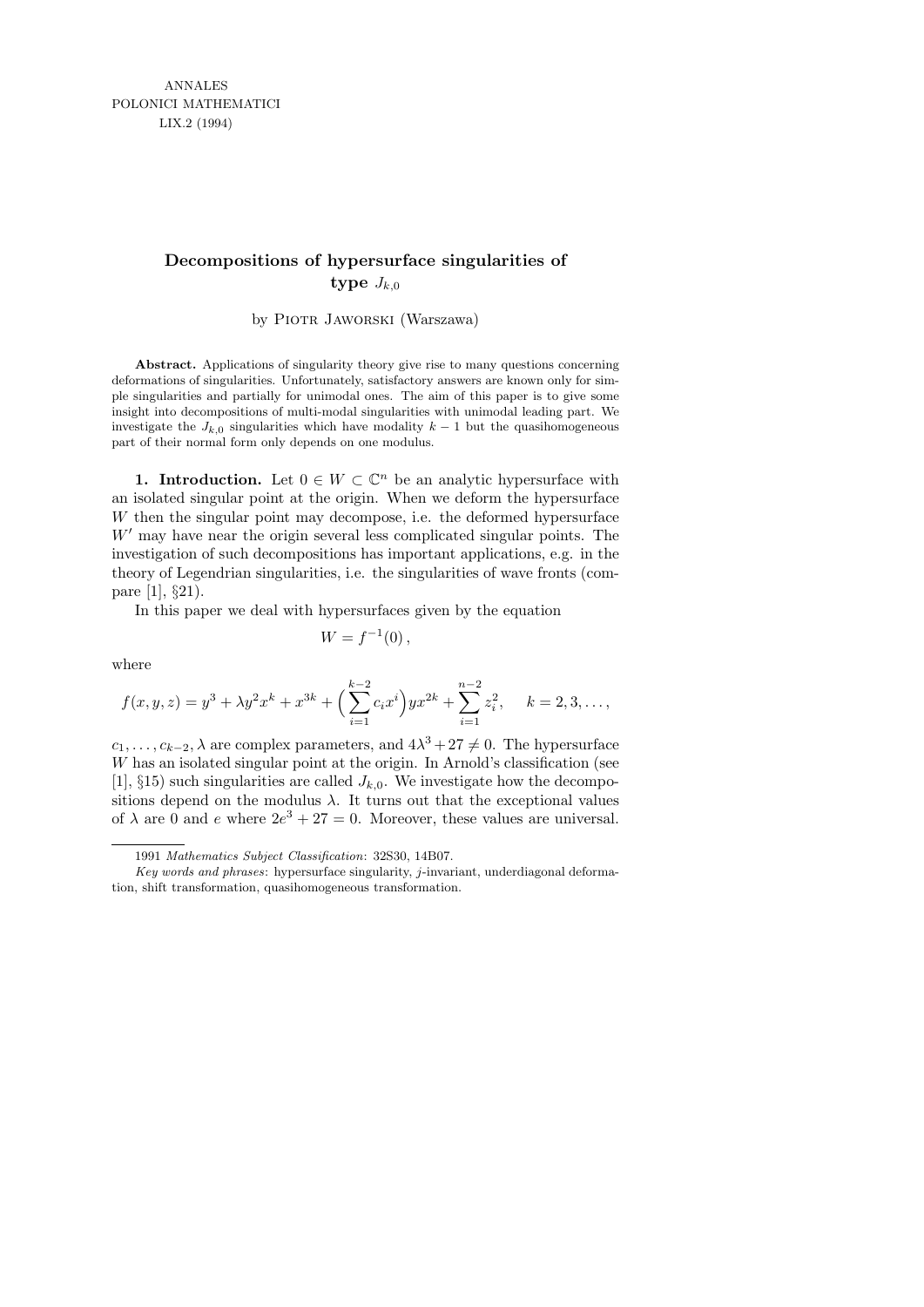Namely, every decomposition of any  $J_{k,0}$  hypersurface singularity occurs (up to topological type) for  $c = 0$  and  $\lambda = 0$  or  $\lambda = e$ . From this we deduce that for a given k, the Legendrian singularities  $J_{k,0}(\lambda,0)$ ,  $\lambda = 0$ , e, are universal for all  $J_{k,0}$  Legendrian singularities.

### 2. Notation

2.1. V-equivalence. In this paper we shall base on the following notion of equivalence, the so-called V-equivalence. Let  $f, g : (\mathbb{C}^n, 0) \to (\mathbb{C}, 0)$  be germs of analytic functions and let  $W$  and  $U$  be the germs of the hypersurfaces  $f^{-1}(0)$  and  $g^{-1}(0)$ . We say that the germs W and U are equivalent (resp. the germs  $f$  and  $g$  are V-equivalent) if there exists an analytic change of the coordinate system  $\phi$  (and an invertible germ h resp.) such that

 $\phi(U) = W$  (and respectively  $f(\phi(z)) = h(z)g(z)$ ).

If  $\phi$  is only a homeomorphism then we say that W and U (resp. f and g) are topologically equivalent, i.e. have the same topological type.

We remark that the topological type of a singular point coincides with the notion of  $\mu$ -stratum (for the definition see e.g. [1], § 15.0), i.e. singularities belonging to one  $\mu$ -stratum are topologically equivalent. Therefore to denote the topological type we shall use the symbol of the corresponding  $\mu$ -stratum.

**2.2.** Decompositions. Let W be the germ of the hypersurface  $f^{-1}(0)$ , where  $f: (\mathbb{C}^n, 0) \to (\mathbb{C}, 0)$  is an analytic function with an isolated critical point at the origin. Let S be the analytic type of this point. Let  $S_1, \ldots, S_m$ be topological types of singular points of analytic hypersurfaces. We say that there exists a decomposition

$$
S \to S_1, \ldots, S_m
$$

if there exists a one-parameter analytic deformation  $F_{\varepsilon}$  of  $f(F_0 = f)$  such that for  $\varepsilon$  close enough to 0 (but  $\varepsilon \neq 0$ ) the hypersurface  $W = F_{\varepsilon}^{-1}(0)$ has just m singular points, of types  $S_1, \ldots, S_m$ , which tend to the origin as  $\varepsilon \to 0$ . We remark that the coordinates of the critical points of the function  $F_{\varepsilon}$  are Puiseux series of  $\varepsilon$ . Hence the notion of limit is well-defined.

If the deformation  $F_{\varepsilon}$  has only one singular point tending to the origin and moreover it is topologically equivalent to  $S$  then we say that the deformation is trivial, otherwise is nontrivial.

We recall that analytically equivalent singularites have the same decompositions.

**3. Main results.** The case  $k = 2$  is well known. The decompositions of  $J_{2,0}$  do not depend on the modulus (see [6]). We shall deal with the next cases;  $k \geq 3$  (cf. [8, 2, 3] for  $k = 3$ ). We denote by  $J_{k,0}(\lambda, c)$  the singular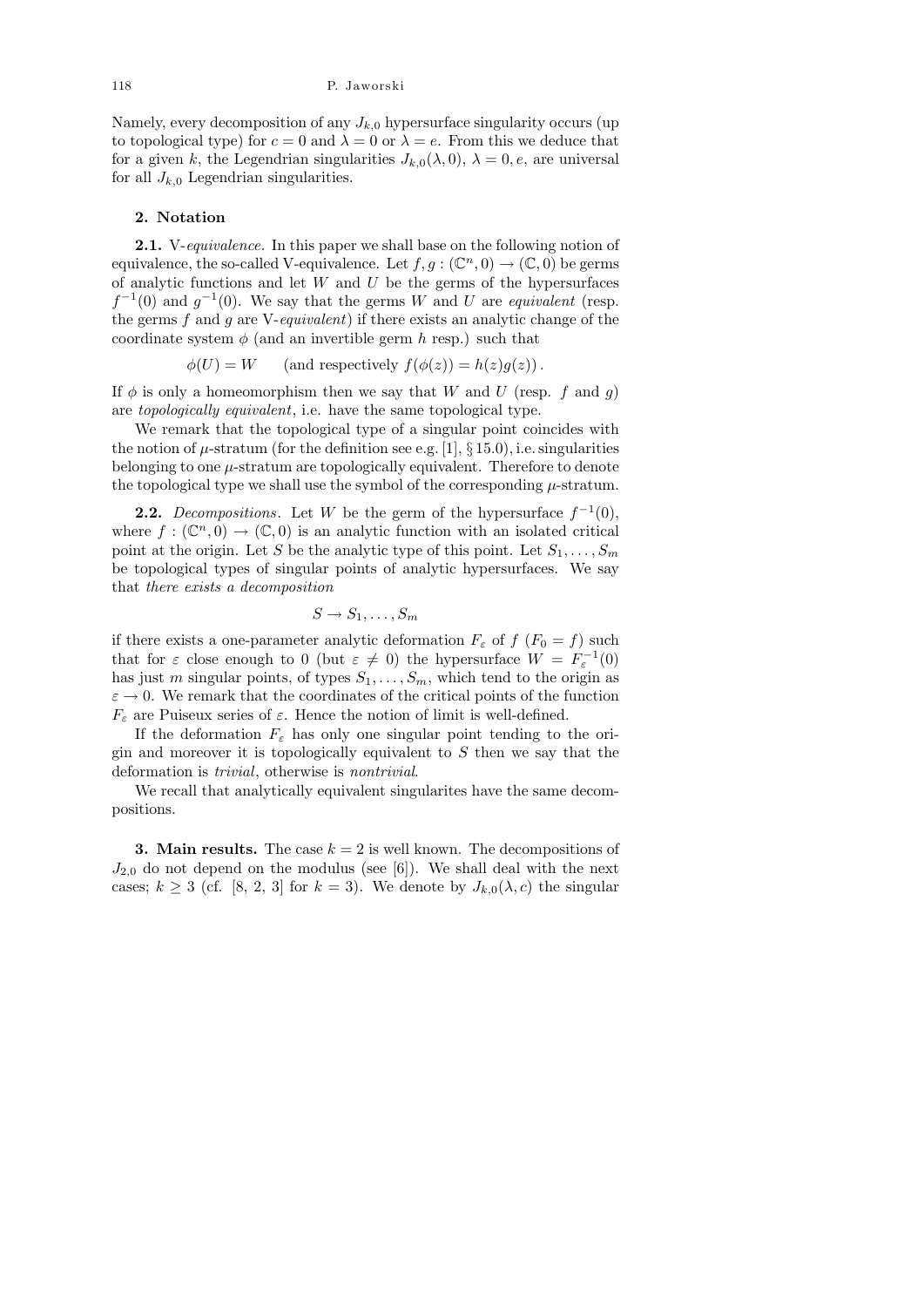point of the hypersurface  $f_{\lambda,c}^{-1}(0)$  where

$$
f_{\lambda,c}(x,y,z) = y^3 + \lambda y^2 x^k + x^{3k} + \left(\sum_{i=1}^{k-2} c_i x^i\right) y x^{2k} + \sum_{i=1}^{n-2} z_i^2, \quad k = 2, 3, \dots
$$

First we reduce the problem to the quasihomogeneous case, i.e. to the case  $c_1 = \ldots = c_{k-2} = 0$ .

THEOREM 1. If there exists a decomposition

$$
J_{k,0}(\lambda, c) \to S_1, \ldots, S_m
$$

then there exists a decomposition

$$
J_{k,0}(\lambda,0)\to S_1,\ldots,S_m.
$$

The analytic type of the quasihomogeneous part of  $f$ ,

$$
y^3 + \lambda y^2 x^k + x^{3k} + \sum_{i=1}^{n-2} z_i^2,
$$

is classified by the so-called  $j$ -invariant,

$$
j = j(\lambda) = \frac{-4\lambda^6}{27(4\lambda^3 + 27)}.
$$

We recall that the  $j$ -invariant classifies the quasihomogeneous polynomials

$$
H(x,y) = Ay3 + By2xk + Cyx2k + Dx3k, A \neq 0,
$$

up to:

 $\bullet$  the change of the coordinate system

$$
y \to ay + bx^k, \quad a \neq 0, \quad x \to cx, \quad c \neq 0;
$$

• multiplication by a nonzero constant,  $H \to dH$ ,  $d \neq 0$ .

If 
$$
H(x, y) = h(y - \alpha x^k)(y - \beta x^k)(y - \gamma x^k)
$$
 then  
\n
$$
j = \frac{4(\alpha^2 + \beta^2 + \gamma^2 - \alpha \beta - \beta \gamma - \gamma \alpha)^3}{27(\alpha - \beta)^2(\beta - \gamma)^2(\gamma - \alpha)^2}.
$$

For more details about  $j$  see [4],  $\S$ IV.4.

We shall show that there are only two exceptional values of  $j$ , namely 0 and 1 (the harmonic and anharmonic cases).

THEOREM 2. For  $\lambda_1$ ,  $\lambda_2$  such that  $j(\lambda_1), j(\lambda_2) \neq 0, 1, \infty$  there exists a decomposition

$$
J_{k,0}(\lambda_1,0) \to S_1,\ldots,S_m
$$

if and only if there exists a decomposition

$$
J_{k,0}(\lambda_2,0)\to S_1,\ldots,S_m.
$$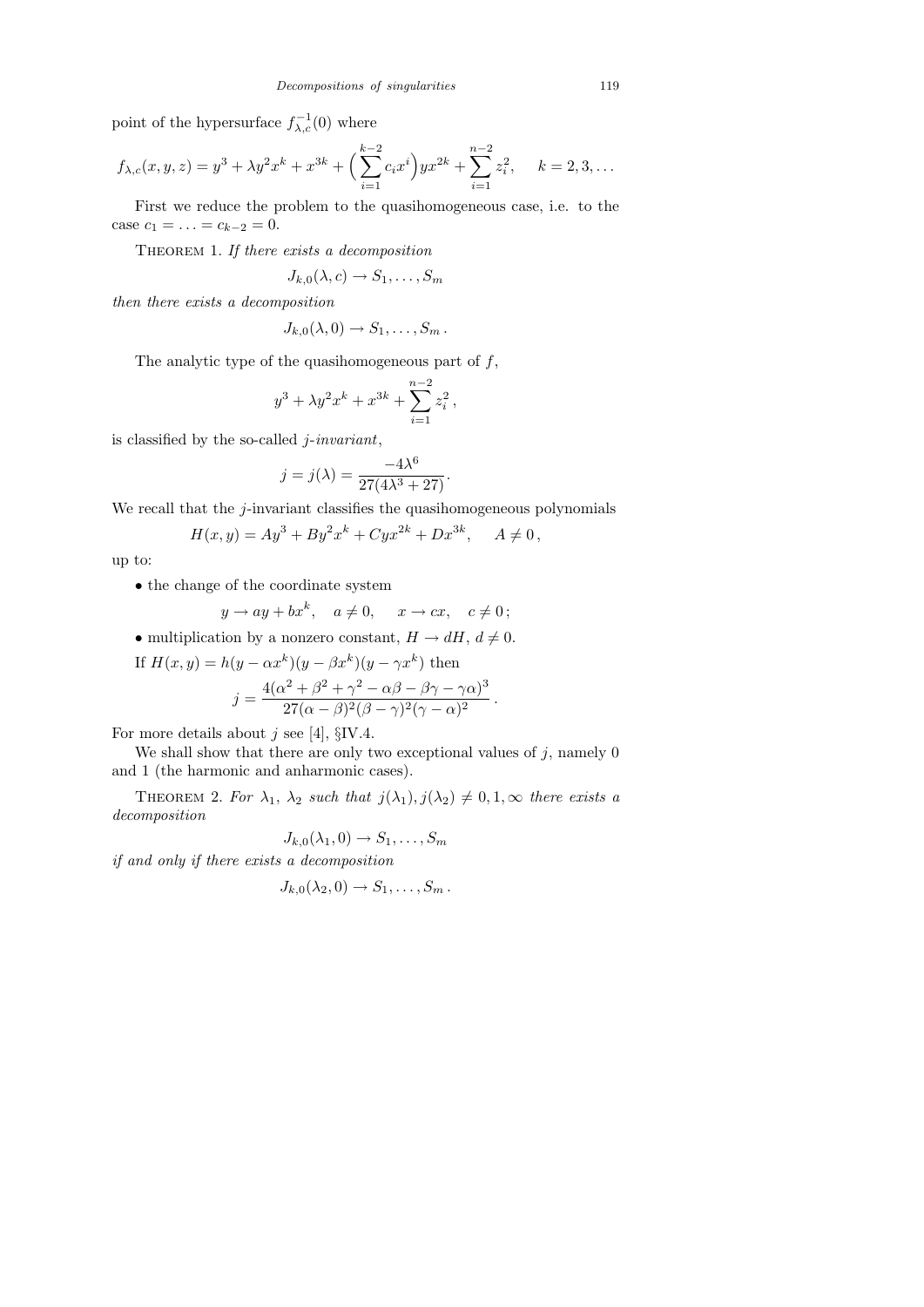For  $k \geq 3$  the cases  $j = 0, 1$  are distinguished.

THEOREM 3. There exist decompositions

$$
J_{k,0}(\lambda,0) \to E_6, E_{6k-10}, \quad J_{k,0}(\lambda,0) \to E_7, E_{6k-9}
$$

only if respectively  $i(\lambda) = 0$  or 1.

Moreover, the cases  $j = 0, 1$  are universal.

THEOREM 4. For any  $\lambda$  with  $j(\lambda) \neq 0, 1, \infty$ , there exists a decomposition

$$
J_{k,0}(\lambda,0)\to S_1,\ldots,S_m
$$

if and only if there exist decompositions

 $J_{k,0}(0,0) \to S_1, \ldots, S_m, \quad J_{k,0}(e,0) \to S_1, \ldots, S_m, \quad j(e) = 1$ .

R e m a r k. Since the variables  $z_1, \ldots, z_{n-2}$  play no role in our investigations, we shall omit them (i.e. we shall consider the two-dimensional case).

The crucial point of the proofs of Theorems 1, 2 and 4 is to consider the following group actions on deformations of  $J_{k,0}$  singularities:

• the quasihomogeneous  $\mathbb{C}^*$  action:  $t * F(x, y) = \widetilde{F}(x, y)$  where  $t \in \mathbb{C}^* =$  $\mathbb{C}\setminus\{0\}$  and

$$
\widetilde{F}(x,y) = t^{3k} F\bigg(\frac{x}{t}, \frac{y}{t^k}\bigg),
$$

• the shift  $\mathbb C$  action:  $t \circ F(x, y) = \widetilde{F}(x, y)$  where  $t \in \mathbb C$  and

$$
\widetilde{F}(x,y) = (1+tx)^{3k} F\left(\frac{x}{1+tx}, \frac{y}{(1+tx)^k}\right).
$$

Both these actions preserve the types of singular points of  $F^{-1}(0)$ . Moreover, they transform diagonal deformations to underdiagonal ones. By abuse of language we shall mean by an underdiagonal deformation of the quasihomogeneous singularity  $J_{k,0}(*,0)$  the polynomial

$$
F(x, y) = \sum a_{i,j} x^i y^j \quad \text{where } i + kj \le 3k.
$$

In contrast to the quasihomogeneous  $\mathbb{C}^*$  action the shift action changes the j-invariant of the leading part

$$
\Gamma F(x, y) = \sum a_{i,j} x^i y^j \quad \text{where } i + kj = 3k.
$$

The proof of Theorem 3 is based on reduction to the well-known case  $k = 3$  (see [8, 3, 2]) obtained with the help of a  $\sigma$ -process.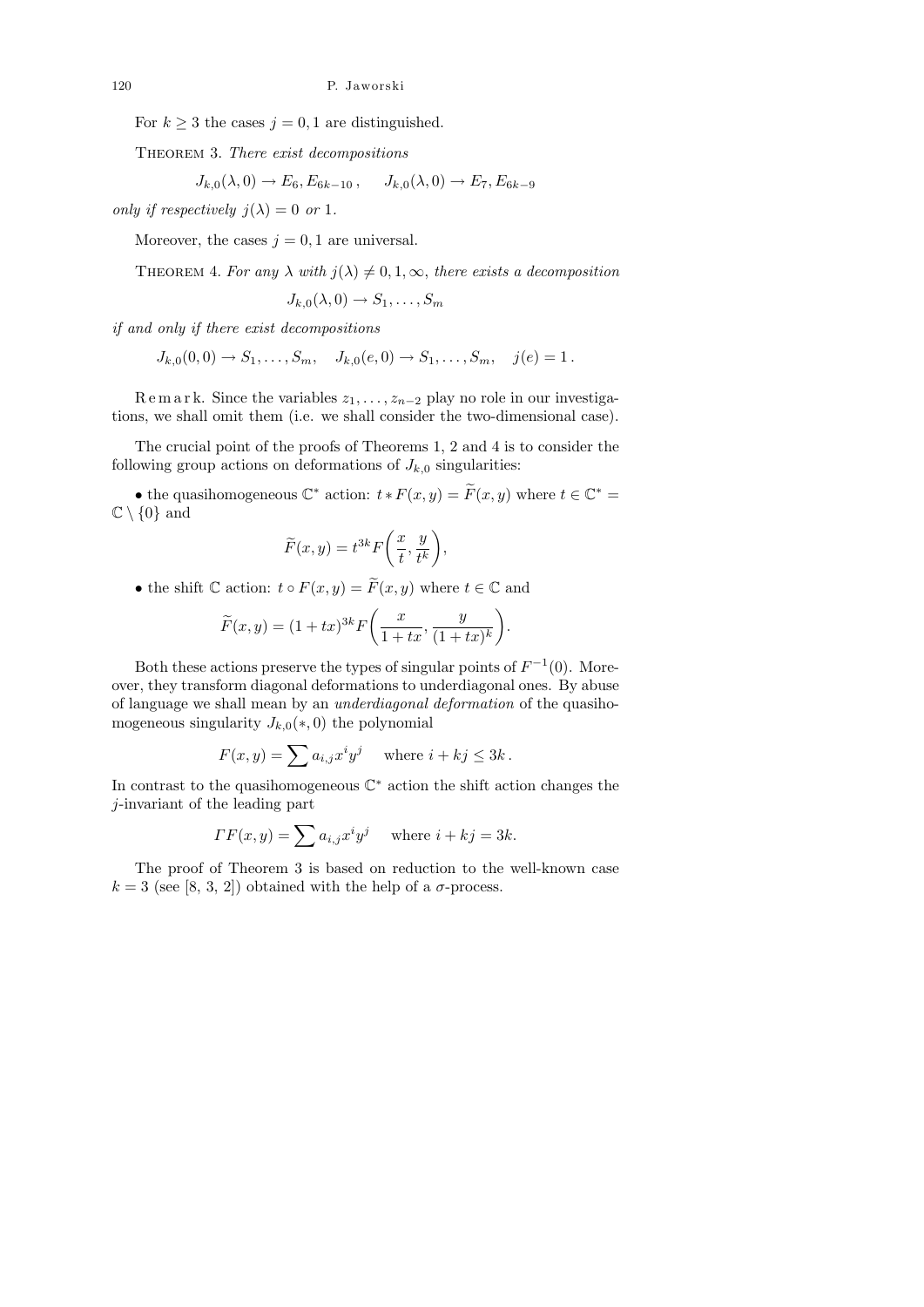4. Proof of Theorem 1. Let  $F_{\varepsilon}(x, y)$  be an analytic deformation of the  $J_{k,0}(\lambda, c)$  singularity

$$
F_0(x, y) = y^3 + \lambda y^2 x^k + x^{3k} + \left(\sum_{i=1}^{k-2} c_i x^i\right) y x^{2k}.
$$

Let  $F_{\varepsilon}(x,y) = \sum a_{i,j}(\varepsilon) x^i y^j$  be the Taylor expansion of  $F_{\varepsilon}(a_{i,j}(\varepsilon))$  are germs of analytic functions of  $\varepsilon$ ). Let

$$
M = \min\{(\text{ord}_{\varepsilon} a_{i,j}(\varepsilon))/(3k - i - kj) : 0 < i + kj < 3k\}.
$$

We shall base on the following estimate:

LEMMA 1. Let  $(x(\varepsilon), y(\varepsilon))$  be a critical point of  $F_{\varepsilon}$  tending to the origin as  $\varepsilon \to 0$ . Then

$$
\operatorname{ord}_{\varepsilon} x(\varepsilon) \ge M, \quad \operatorname{ord}_{\varepsilon} y(\varepsilon) \ge kM.
$$

Proof. Let the coordinates of the critical point have the following Puiseux expansions:

$$
x(\varepsilon) = x_0 \varepsilon^m + o(\varepsilon^m), \quad y(\varepsilon) = y_0 \varepsilon^k m + o(\varepsilon^{km}),
$$

where  $0 < m < M$  and  $(x_0, y_0) \neq (0, 0)$  (we denote by  $o(\cdot)$  the terms of higher order). After substitution we obtain

$$
\frac{\partial F_{\varepsilon}}{\partial x}(x(\varepsilon), y(\varepsilon)) = (3kx_0^{3k-1} + k\lambda y_0^2 x_0^{k-1})\varepsilon^{(3k-1)m} + o(\varepsilon^{(3k-1)m}),
$$
  

$$
\frac{\partial F_{\varepsilon}}{\partial y}(x(\varepsilon), y(\varepsilon)) = (3y_0^2 + 2\lambda y_0 x_0^k)\varepsilon^{2km} + o(\varepsilon^{2km}).
$$

Since  $4\lambda^3 + 27 \neq 0$ , the above implies that  $x_0 = y_0 = 0$ , a contradiction.

To prove Theorem 1 we apply the method similar to [5], Section 3. We make a substitution  $\varepsilon = \alpha^{4k}$  and apply the quasihomogeneous transformation for  $t = 1/\alpha$ :

$$
\widetilde{F}_{\alpha}(x,y) = \alpha^{-3k} F_{\alpha^{4k}}(\alpha x, \alpha^k y) \n= \sum \alpha^{i+jk-3k} a_{i,j} (\alpha^{4k}) x^i y^j = \sum \widetilde{a}_{i,j}(\alpha) x^i y^j.
$$

Now

(i) if  $i + kj < 3k$  then  $a_{i,j}(0) = 0$ , hence

$$
\operatorname{ord}_{\alpha} a_{i,j}(\alpha^{4k}) = 4k \operatorname{ord}_{\varepsilon} a_{i,j}(\varepsilon) \ge 4k,
$$

thus

$$
\operatorname{ord}\widetilde{a}_{i,j}(\alpha) = i + jk - 3k + \operatorname{ord}_{\alpha} a_{i,j}(\alpha^{4k}) > 0;
$$
  
(ii) if  $i + kj = 3k$  then  $\widetilde{a}_{i,j}(\alpha) = a_{i,j}(\alpha^{4k}),$   
(iii) if  $i + kj > 3k$  then

$$
\mathrm{ord}_{\alpha}\widetilde{a}_{i,j}(\alpha)\geq i+jk-3k>0.
$$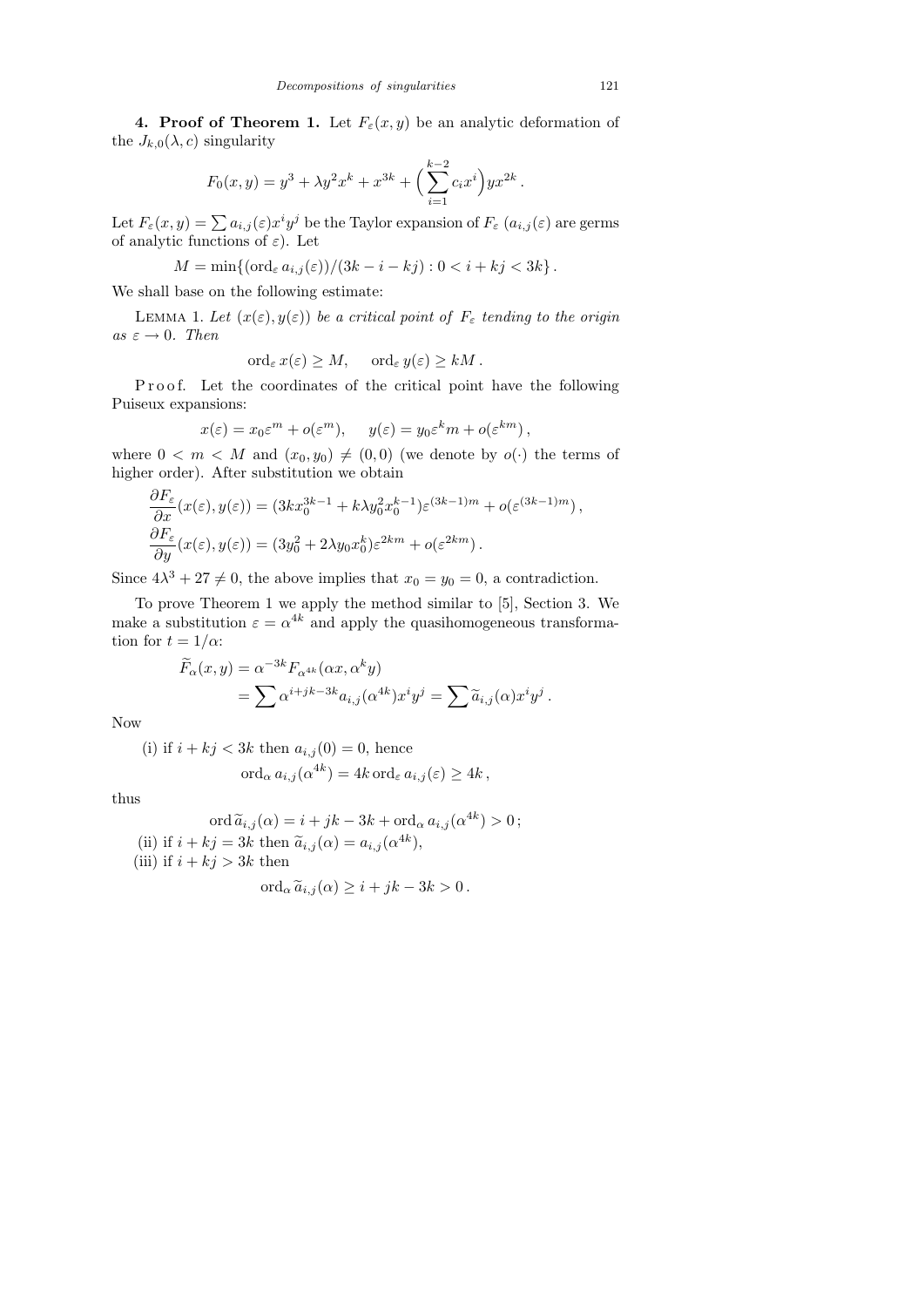Therefore

$$
\widetilde{F}_0(x,y) = y^3 + \lambda y^2 x^k + x^{3k}
$$

.

COROLLARY. Any one-parameter deformation of a semi-quasihomogeneous singularity  $J_{k,c}(\lambda, c)$  may be transformed by a quasihomogeneous transformation to a deformation of the quasihomogeneous singularity  $J_{k,0}(\lambda, 0)$ . Moreover, both deformed curves

$$
F_{\varepsilon}^{-1}(0)
$$
 and  $\widetilde{F}_{\alpha}^{-1}(0)$  for  $\alpha, \varepsilon \neq 0, \varepsilon = \alpha^{4k}$ ,

have the same singular points (up to analytic equivalence) which tend to the origin as  $\varepsilon$  respectively  $\alpha$  tends to 0.

Indeed, the singular point  $(x(\varepsilon), y(\varepsilon))$  of  $F_{\varepsilon} = 0$  is transformed to the singular point  $(\tilde{x}(\alpha), \tilde{y}(\alpha))$  of  $\tilde{F}_{\alpha}$ , where

$$
\widetilde{x}(\alpha) = \alpha^{-1} x(\alpha^{4k}), \quad \widetilde{y}(\alpha) = \alpha^{-k} y(\alpha^{4k}).
$$

Hence

$$
\operatorname{ord}_{\alpha} \widetilde{x}(\alpha) = 4k \operatorname{ord}_{\varepsilon} x(\varepsilon) - 1, \quad \operatorname{ord}_{\alpha} \widetilde{y}(\alpha) = 4k \operatorname{ord}_{\varepsilon} y(\varepsilon) - k.
$$

The deformation  $F_{\varepsilon}$  is analytic, thus M is greater than  $1/(3k)$ . Therefore, by the above lemma, if  $(x(\varepsilon), y(\varepsilon))$  tends to the origin then so does  $(\tilde{x}(\alpha), \tilde{y}(\alpha))$ .

This finishes the proof of Theorem 1.

5. Reduction to an underdiagonal deformation. Repeating the procedure of the previous section for other  $\alpha$  and t we may reduce our problem to the investigation of polynomials with constant coefficients.

Let  $F_{\varepsilon}$  be a nontrivial deformation. Without loss of generality we may assume that  $F_{\varepsilon}(0,0) = 0$  for all  $\varepsilon$ , i.e. the constant term  $a_{0,0}$  is zero. Let p and  $q$  be positive integers such that

$$
p/q = M = \min\{(\text{ord}_{\varepsilon} a_{i,j}(\varepsilon))/(3k - i - kj) : 0 < i + kj < 3k\}.
$$

We make the substitution  $\varepsilon = \alpha^q$ , and apply the quasihomogeneous transformation for  $t = 1/\alpha^p$ :

$$
\widetilde{F}_{\alpha}(x,y) = \alpha^{-3kp} F_{\alpha^q}(\alpha^p x, \alpha^{kp} y) \n= \sum \alpha^{(i+kj-3k)p} a_{i,j}(\alpha^q) x^i y^j = \sum \widetilde{a}_{i,j}(\alpha) x^i y^j.
$$

Obviously all  $\tilde{a}_{i,j}(\alpha)$  are analytic germs of  $\alpha$ . But now in contrast to the previous section there is at least one pair of indices  $(i, j), 0 < i + kj < 3k$ , such that  $\tilde{a}_{i,j}(0)$  is not zero, namely those for which  $q(\text{ord}_{\varepsilon} a_{i,j}(\varepsilon)) = p(3k-1)$  $i - jk$ ). Hence

$$
\widetilde{F}_0(x,y) = y^3 + \lambda y^2 x^k + x^{3k} + \sum b_{i,j} x^i y^j, \quad i+jk < 3k.
$$

Moreover,  $b_{i,j} = a_{i,j}(0)$ , thus not all  $b_{i,j}$  are zeros.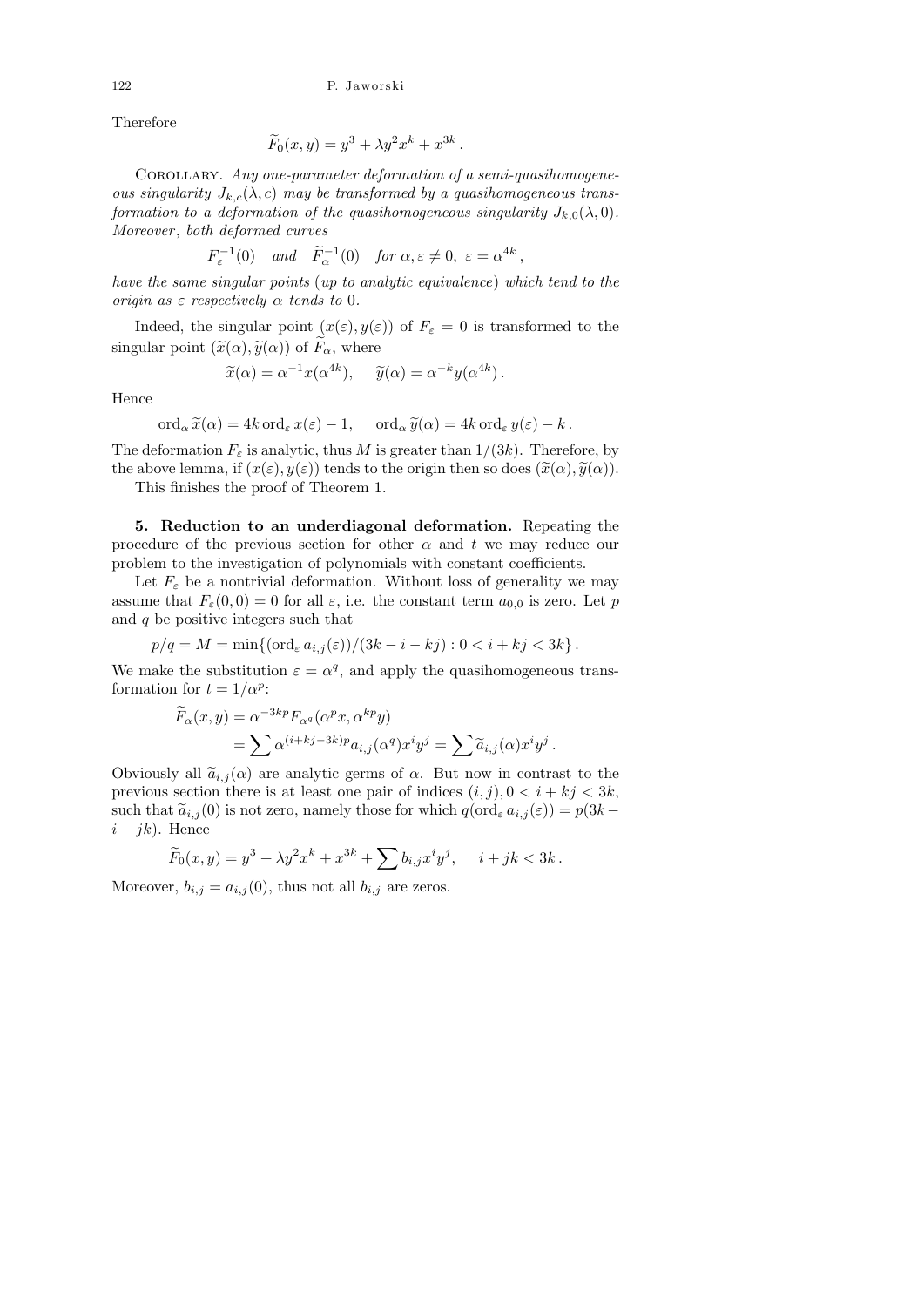Remark. The singular points of  $F_{\varepsilon}^{-1}(0)$ ,  $\varepsilon \neq 0$ , which tend to the origin as  $\varepsilon \to 0$ , correspond to the singular points of  $\tilde{F}_{\alpha}^{-1}(0)$ ,  $\alpha \neq 0$ , which tend to the singular points of  $\widetilde{F}_0^{-1}(0)$  as  $\alpha \to 0$ . Moreover, the corresponding points have the same analytic type (for  $\varepsilon = \alpha^q$ ).

6. The shift transformation of an underdiagonal deformation. In this section we shall consider the orbit of the polynomial  $F_0$  from the previous section under the shift transformation. By the change of coordinates

$$
y \to y + d_0 + d_1 x + \ldots + d_k x^k, \quad x \to x \,,
$$

we transform the polynomial  $\widetilde{F}_0$  to the form

$$
G(x, y) = y3 + y \sum_{i=0}^{2k} A_i x^{i} + \sum_{i=0}^{3k} B_i x^{i}.
$$

The *j*-invariant of the leading part of  $G$ ,

$$
y^3 + A_{2k}x^{2k}y + B_{3k}x^{3k},
$$

equals

$$
j = \frac{4A_{2k}^3}{4A_{2k}^3 + 27B_{3k}^2} \, .
$$

We apply to  $G$  the shift transformation:

$$
\widetilde{G}(x,y) = (1+tx)^{3k} G\left(\frac{x}{1+tx}, \frac{y}{(1+tx)^k}\right)
$$
\n
$$
= (1+tx)^{3k} \left(\frac{y^3}{(1+tx)^{3k}} + y \sum_{i=0}^{2k} \frac{A_i x^i}{(1+tx)^{k+i}} + \sum_{i=0}^{3k} \frac{B_i x^i}{(1+tx)^i}\right)
$$
\n
$$
= y^3 + y \sum_{i=0}^{2k} A_i x^i (1+tx)^{2k-i} + \sum_{i=0}^{3k} B_i x^i (1+tx)^{3k-i}
$$
\n
$$
= y^3 + y \sum_{i=0}^{2k} A_i x^i \left(\frac{1}{x} + t\right)^{2k-i} + \sum_{i=0}^{3k} B_i x^i \left(\frac{1}{x} + t\right)^{3k-i}
$$

The leading part of  $\tilde{G}$  is  $y^3 + yA(t)x^{2k} + B(t)x^{3k}$ , where  $A(t) = \sum A_i t^{2k-i}$ and  $B(t) = \sum B_i t^{3k-i}$ . The new j-invariant is

$$
J(t) = \frac{4A(t)^3}{4A(t)^3 + 27B(t)^2}
$$

.

LEMMA 2. (i)  $J(t)$  is constant only in one of the following cases:

- (a)  $A \equiv 0$ ; then  $J \equiv 0$ ;
- (b)  $B \equiv 0$ ; then  $J \equiv 1$ ;
- (c)  $A(t)^3 = cB(t)^2, c \neq 0$ ; then  $J = 4c/(4c + 27)$ .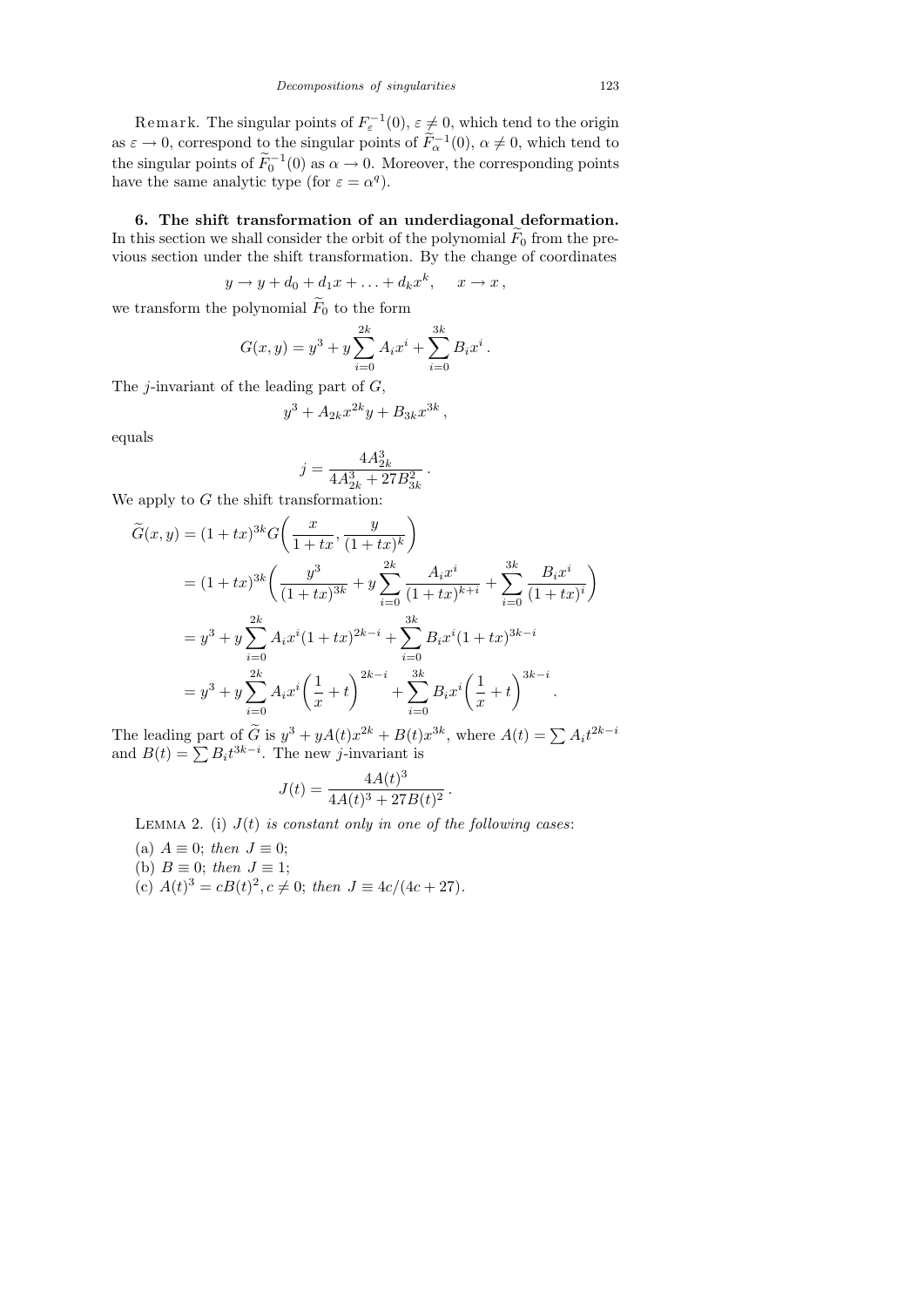(ii) Otherwise the image of  $J(t)$  is the whole complex line except possibly a finite number of points.

P r o o f. Obviously  $J(t)$  is constant only in one of cases (a)–(c) of (i). Otherwise  $J(t)$  is a nonconstant function defined on the complex line except the zeros of the discriminant  $\Delta = 4A^3 + 27B^2$ . On the other hand, it may be extended to a rational function  $\widetilde{J}: \mathbb{CP}^1 \to \mathbb{CP}^1$  by

$$
\widetilde{J}(t) = \begin{cases}\nJ(t) & \text{if } \Delta(t) \neq 0, \\
\infty & \text{if } \Delta(t) = 0, A(t) \neq 0, \\
\lim_{\tau \to t} J(\tau) & \text{if } A(t) = B(t) = 0, \text{ or } t = \infty.\n\end{cases}
$$

Since  $\tilde{J}$  is onto, the image of J contains the complement of the set of  $\tilde{J}(t)$ where t is a common zero of  $A(t)$  and  $B(t)$  or  $t = \infty$ , i.e. the image of J contains the whole complex line except possibly a finite number of points.

Next we shall investigate the exceptional cases.

(a)  $A \equiv 0$ . Then  $G = y^3 + b(x)$ . The multiple factors of  $b(x)$  give rise to singular points of  $G^{-1}(0)$ . Let

$$
b(x) = b \prod (x - x_i)^{\alpha_i},
$$

where all  $x_i$  are different. In the local coordinate system  $\{\tilde{x}, \tilde{y}\}$  in a neighbourhood of the point  $(x_i, 0)$ ,

$$
G=\widetilde{y}^3+\widetilde{x}^{\alpha_i}\,,
$$

where

$$
\widetilde{x} = (x - x_i) \left( b \prod_{j \neq i} (x - x_j)^{\alpha_j} \right)^{1/\alpha_i}, \quad \widetilde{y} = y.
$$

Therefore the point  $(x_i, 0)$  has the following singularity type:

$$
\alpha_i = 2 \qquad \Rightarrow A_2;
$$
  
\n
$$
\alpha_i = 3 \qquad \Rightarrow D_4;
$$
  
\n
$$
\alpha_i = 3m + 1, m \ge 1 \Rightarrow E_{6m};
$$
  
\n
$$
\alpha_i = 3m + 2, m \ge 1 \Rightarrow E_{6m+2};
$$
  
\n
$$
\alpha_i = 3m, m \ge 2 \qquad \Rightarrow J_{m,0}, j = 0, \text{ quasihomogeneous.}
$$

(b)  $B \equiv 0$ . Then

$$
G = y^3 + a(x)y = y(y^2 + a(x)).
$$

The factors of  $a(x)$  give rise to singular points of  $G^{-1}(0)$ . Let

$$
a(x) = a \prod (x - x_i)^{\alpha_i},
$$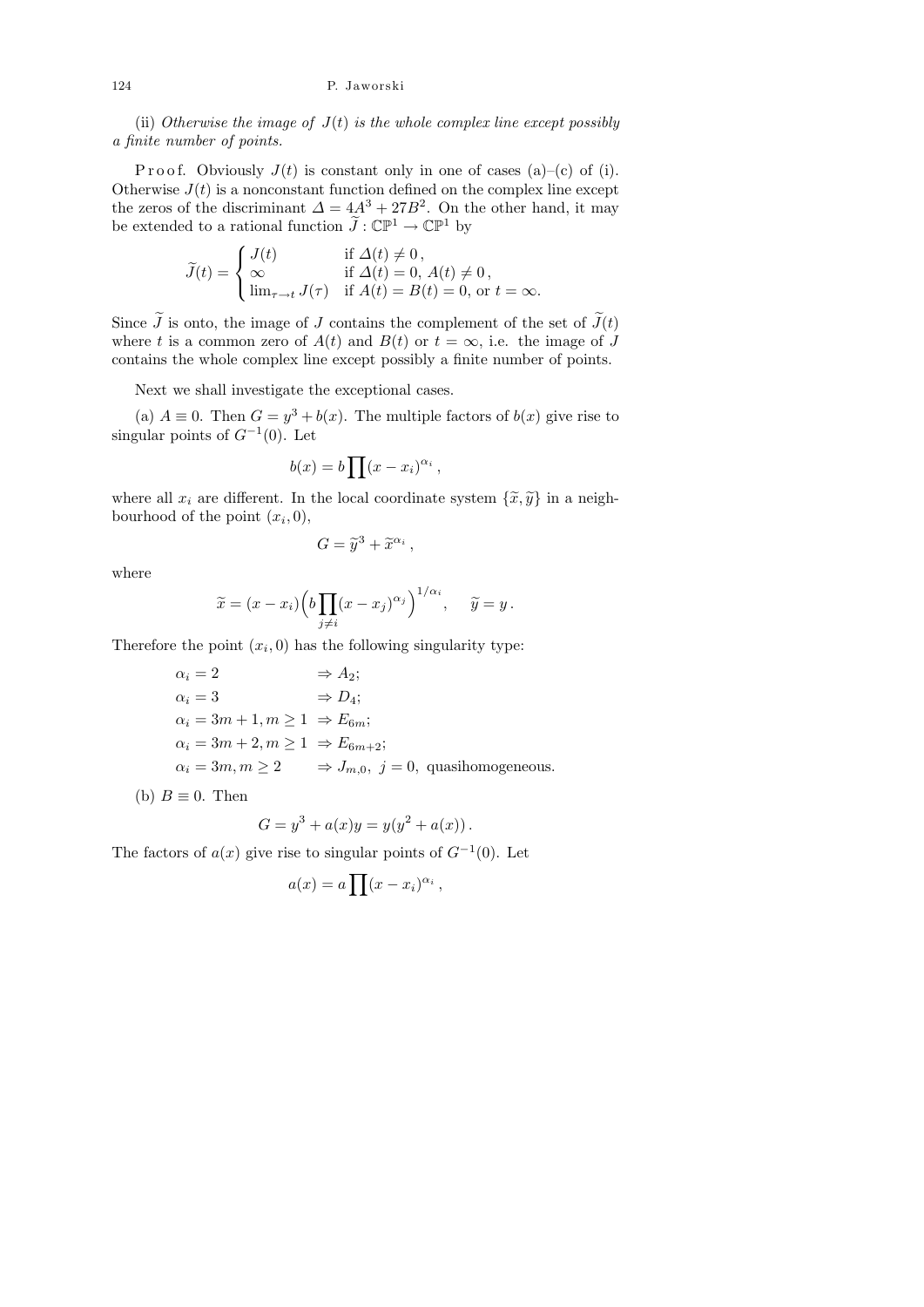where all  $x_i$  are different. In the local coordinate system  $\{\tilde{x}, \tilde{y}\}$  in a neighbourhood of  $(x_i, 0)$ ,

where

$$
G = \tilde{y}(\tilde{y}^2 + \tilde{x}^{\alpha_i}),
$$
  

$$
\tilde{x} = (x - x_i) \left( a \prod_{j \neq i} (x - x_j)^{\alpha_j} \right)^{1/\alpha_i}, \quad \tilde{y} =
$$

Therefore we have the following types of singularity at  $(x_i, 0)$ :

$$
\alpha_i = 1 \Rightarrow A_1;
$$
  
\n
$$
\alpha_i = 2 \Rightarrow D_4;
$$
  
\n
$$
\alpha_i = 2m + 1, m \ge 1 \Rightarrow E_{6m+1};
$$
  
\n
$$
\alpha_i = 2m, m \ge 2 \Rightarrow J_{m,0}, j = 1
$$
, quasihomogeneous.

(c)  $A(t)^3 = cB(t)^2$ ,  $c \neq 0$ . Then

$$
G = y3 + a(x)y + b(x), \quad a(x)3 = cb(x)2, \ c \neq 0.
$$

In this case  $a(x)$  and  $b(x)$  have the same roots. Thus there is a polynomial  $d(x)$  such that  $b(x) = cd(x)^3$  and  $a(x) = cd(x)^2$ . Hence

$$
G = y^3 + cd(x)^2y + cd(x)^3.
$$

The factors of  $d(x)$  give rise to singular points of  $G^{-1}(0)$ . Let

$$
d(x) = d \prod (x - x_i)^{\alpha_i},
$$

where all  $x_i$  are different. In the local coordinate system  $\{\tilde{x}, \tilde{y}\}$  in a neighbourhood of  $(x_i, 0)$ ,

,

$$
G = \tilde{y}^3 + c\tilde{x}^{2\alpha_i}\tilde{y} + c\tilde{x}^{3\alpha_i}
$$

where

$$
\widetilde{x} = (x - x_i) \left( d \prod_{j \neq i} (x - x_j)^{\alpha_j} \right)^{1/\alpha_i}, \quad \widetilde{y} = y.
$$

This gives the following singularity types:

$$
\alpha_i = 1
$$
  $\Rightarrow D_4;$   
\n $\alpha_i = m, m \ge 2 \Rightarrow J_{m,0}, j = 4c/(4c + 27)$ , quasihomogeneous.

7. Proofs of Theorems 2 and 4. Theorems 2 and 4 follow directly from the following proposition.

PROPOSITION 1. If there exists a decomposition

$$
J_{k,0}(\lambda,0) \to S_1,\ldots,S_m
$$
, for some  $\lambda$  with  $j(\lambda) \neq 0,1,\infty$ ,

then there exists a decomposition

$$
J_{k,0}(\kappa,0) \to S_1,\ldots,S_m, \quad \text{for any } \kappa \text{ with } j(\kappa) \neq \infty.
$$

 $\boldsymbol{y}$  .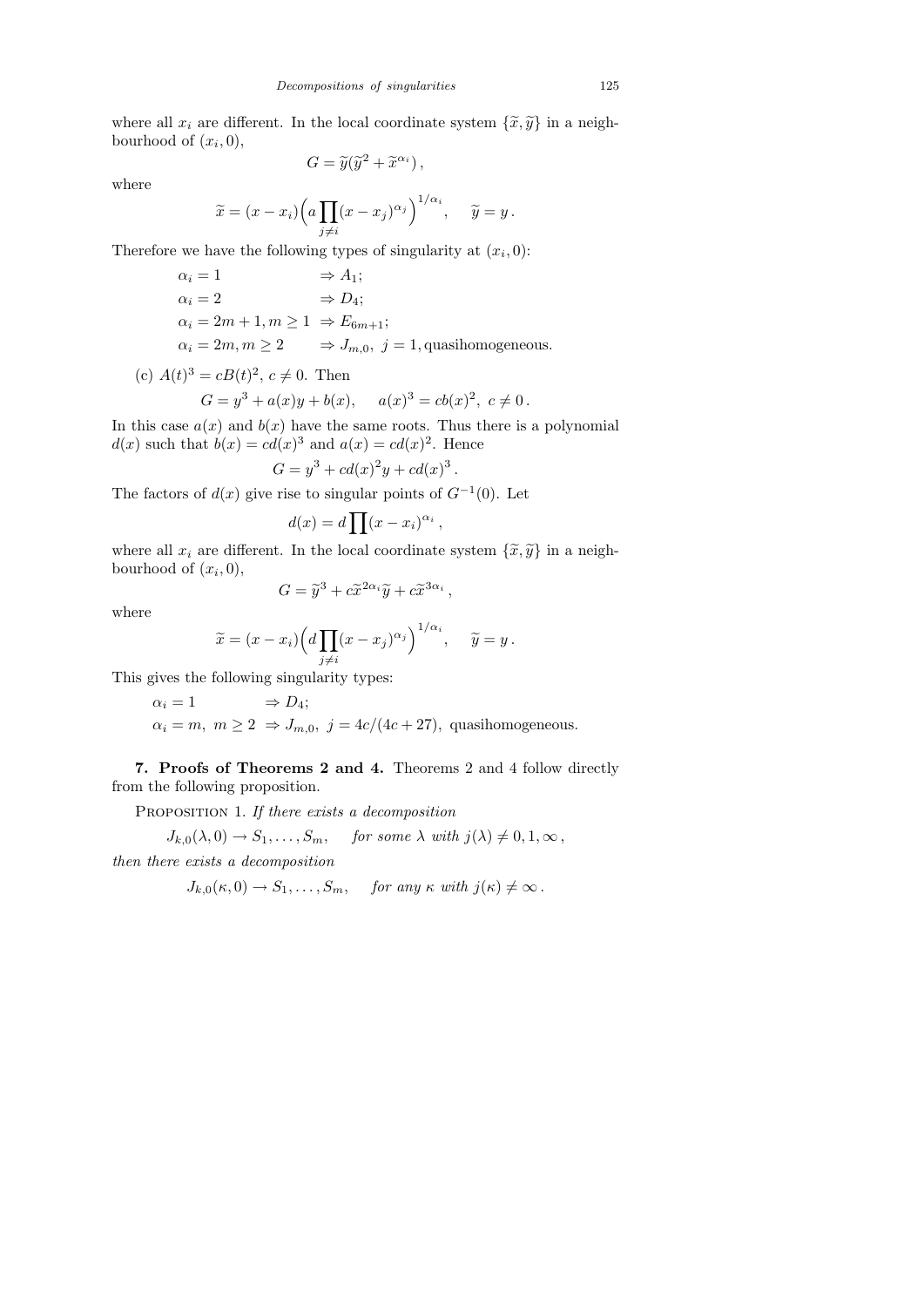P r o o f. We note that there are two obvious cases:

(i)  $m = 0$ : the curve  $F_{\varepsilon} = 0$  is smooth for small nonzero  $\varepsilon$ ;

(ii)  $m = 1, S_1 = J_{k,0}$ : the trivial deformation (all  $J_{k,0}$  singularities have the same topological type).

Hence we may restrict ourselves to nontrivial deformations with at least one singular point tending to the origin as  $\varepsilon \to 0$ . Moreover, we may shift this point to the origin (if necessary we substitute  $\varepsilon := \varepsilon^{\nu}$ ). Let  $F_{\varepsilon}$  be such a deformation of the singularity  $J_{k,0}(\lambda, 0), j(\lambda) \neq 0, 1, \infty$ . We shall show that, for any  $\kappa$ , there exists a deformation  $H_{\alpha}$  of  $J_{k,0}(\kappa,0)$  which has the same (up to topological type) singular points as  $F_{\varepsilon}$ .

We apply the quasihomogeneous transformation to  $F_{\varepsilon}$ , as in Section 5. We obtain

$$
\widetilde{F}_{\alpha}(x,y) = \alpha^{-3kp} F_{\alpha^q}(\alpha^p x, \alpha^{kp} y),
$$

where

$$
\widetilde{F}_0(x,y) = y^3 + \lambda y^2 x^k + x^{3k} + \sum b_{i,j} x^i y^j, \quad i+jk < 3k,
$$

where not all  $b_{i,j}$  vanish.

Let  $X_1, \ldots, X_v$  be the analytic types of the singular points of  $\widetilde{F}_0^{-1}(0)$ . Thus the decomposition induced by  $F_{\varepsilon}$  has the form

$$
J_{k,0}(\lambda,0) \to S_{1,1},\ldots,S_{1,m_1},\ldots,S_{v,1},\ldots,S_{v,m_v},
$$

where

$$
X_i \to S_{i,1}, \ldots, S_{i,m_i}, \quad i = 1, \ldots, v.
$$

To prove the proposition it is enough to show that there exists a deformation  $H_{\alpha}$  of  $J_{k,0}(\kappa, 0)$  which has, for  $\alpha \neq 0$ , singular points of analytic types  $X'_1, \ldots, X'_v$ , where  $X'_i$  is topologically equivalent to  $X_i$  and all the decompositions of  $X_i$  occur for  $X'_i$ . Indeed, we may deform  $H_\alpha$  and obtain a deformation  $H_{\alpha}$  of  $J_{k,0}(\kappa,0)$  which has singular points of types

$$
S_{1,1},\ldots,S_{1,m_1},S_{2,1},\ldots,S_{v,m_v}
$$
,

where

$$
X'_{i} \to S_{i,1}, \ldots, S_{i,m_i}, \quad i = 1, \ldots, v
$$

 $(cf. [7]).$ 

We now construct the  $\widetilde{H}_{\alpha}$ .

As in Section 6 we transform  $\widetilde{F}_0$  to

$$
G(x, y) = y3 + a(x)y + b(x).
$$

Next we apply the shift transformation:

$$
G_t(x,y) = (1 + tx)^{3k} G\left(\frac{x}{1 + tx}, \frac{y}{(1 + tx)^k}\right).
$$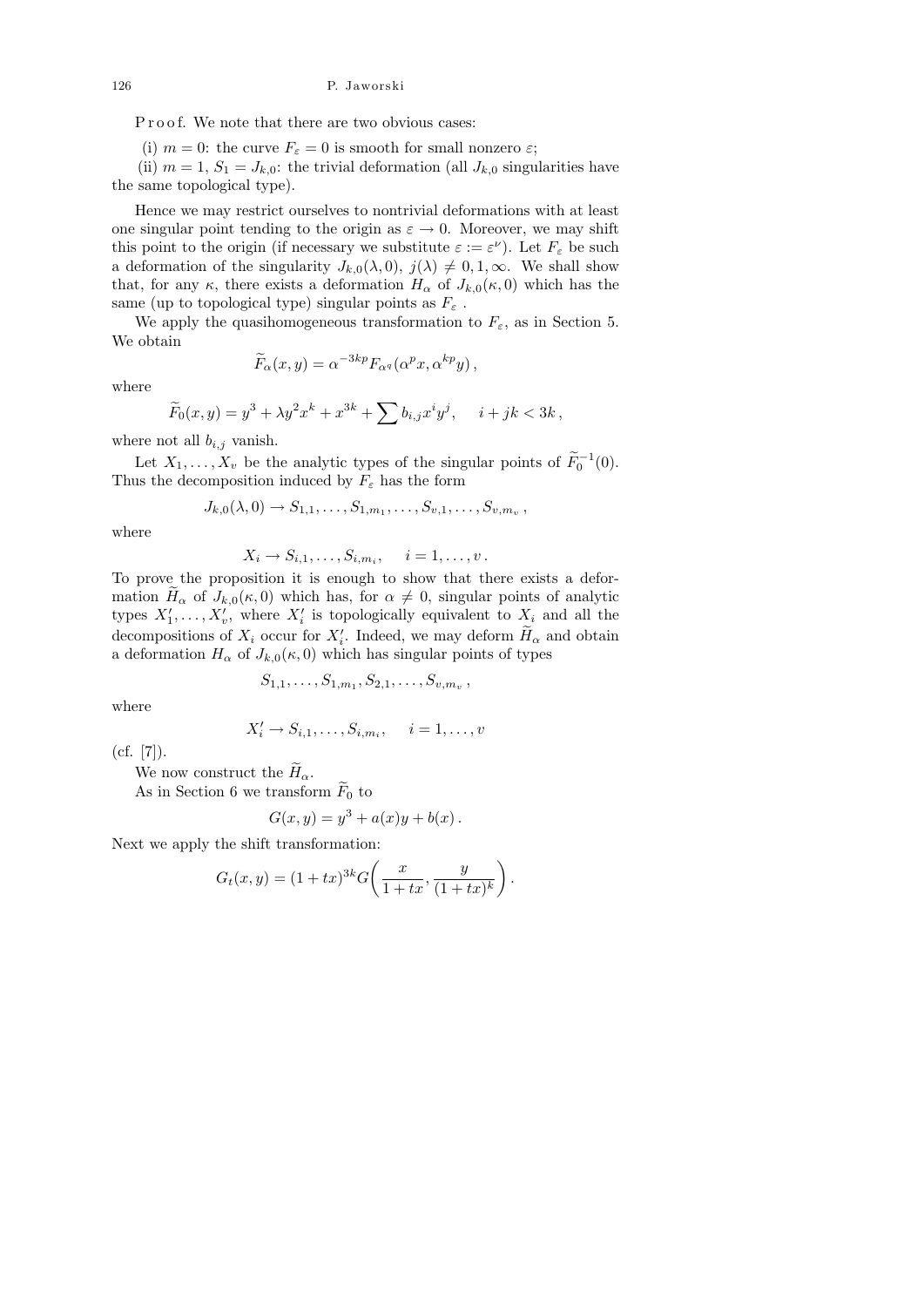There are three cases to be considered (in terms of Section 6):

- (i)  $j(\kappa)$  belongs to the image of  $J(t)$ ;
- (ii)  $j(\kappa)$  belongs to the closure of  $J(t)$ ;
- (iii)  $J(t)$  is constant and not equal to  $j(\kappa)$ .

Remark. If  $J(t)$  is constant and equal to  $j(\kappa)$  then  $j(\kappa) = J(0) = j(\lambda)$ , hence the singularity  $J_{k,0}(\kappa,0)$  is analytically equivalent to  $J_{k,0}(\lambda,0)$ . Thus they have the same decompositions.

Case (i):  $j(\kappa) = J(\tau)$  for some  $\tau \in \mathbb{C}$ . We apply the quasihomogeneous transformation:

$$
\widetilde{H}_{\alpha}(x,y) = \alpha^{3k} G_{\tau}\left(\frac{x}{\alpha}, \frac{y}{\alpha^k}\right)
$$

.

Obviously  $\widetilde{H}^{-1}_{\alpha}(0)$ ,  $\alpha \neq 0$ , has the same singular points as  $\widetilde{F}^{-1}_{0}(0)$ . Moreover,  $\widetilde{H}_0$  is a quasihomogeneous germ of type  $J_{k,0}$  and its j-invariant equals  $j(\kappa)$ .

Case (ii):  $j(\kappa) = \lim_{t \to \tau} J(t)$  for some  $\tau \in \mathbb{C}$  or  $\tau = \infty$ . We consider the leading part of the family of polynomials  $G_t$ ,

$$
\Gamma G_t(x, y) = y^3 + A(t) y x^{2k} + B(t) x^{3k}.
$$

If  $\tau$  is finite then both  $A(\tau)$  and  $B(\tau)$  vanish. Let

$$
p = \min\left\{\frac{1}{2}\operatorname{ord}_t A(\tau+t), \frac{1}{3}\operatorname{ord}_t B(\tau+t)\right\}.
$$

In the case  $\tau = \infty$  we put

$$
p = \max\left\{\frac{1}{2}\deg_t A(t), \frac{1}{3}\deg_t B(t)\right\}.
$$

Next we shall deal with the meromorphic family of polynomials

$$
\widetilde{G}_{\alpha}(x,y) = \begin{cases} \alpha^{-3p} G_{\tau+\alpha}(x,\alpha^p y) & \text{if } \tau \in \mathbb{C} \,, \\ \alpha^{3p} G_{1/\alpha}(x,y/\alpha^p) & \text{if } \tau = \infty \,. \end{cases}
$$

For  $\alpha \neq 0$  the family  $\widetilde{G}_{\alpha}(x, y)$  is locally analytic in  $\alpha$ . The coefficients are Puiseux series of  $\alpha$  and may have poles at the origin but the coefficients of the leading part are finite. Indeed,

$$
\begin{split} \Gamma \widetilde{G}_{\alpha}(x,y) &= y^3 + \widetilde{A}(\alpha)yx^{2k} + \widetilde{B}(\alpha)x^{3k} \\ &= \begin{cases} y^3 + A(\tau + \alpha)\alpha^{-2p}yx^{2k} + B(\tau + \alpha)\alpha^{-3p}x^{3k} & \text{if } \tau \in \mathbb{C} \,, \\ y^3 + A(1/\alpha)\alpha^{2p}yx^{2k} + B(1/\alpha)\alpha^{3p}x^{2k} & \text{if } \tau = \infty \,. \end{cases} \end{split}
$$

Moreover,  $\widetilde{A}(\alpha)$  and  $\widetilde{B}(\alpha)$  do not vanish simultaneously at  $\alpha = 0$  and the j-invariant of  $\tilde{\Gamma G_0}$  equals  $\lim_{t\to\tau} J(t)$ :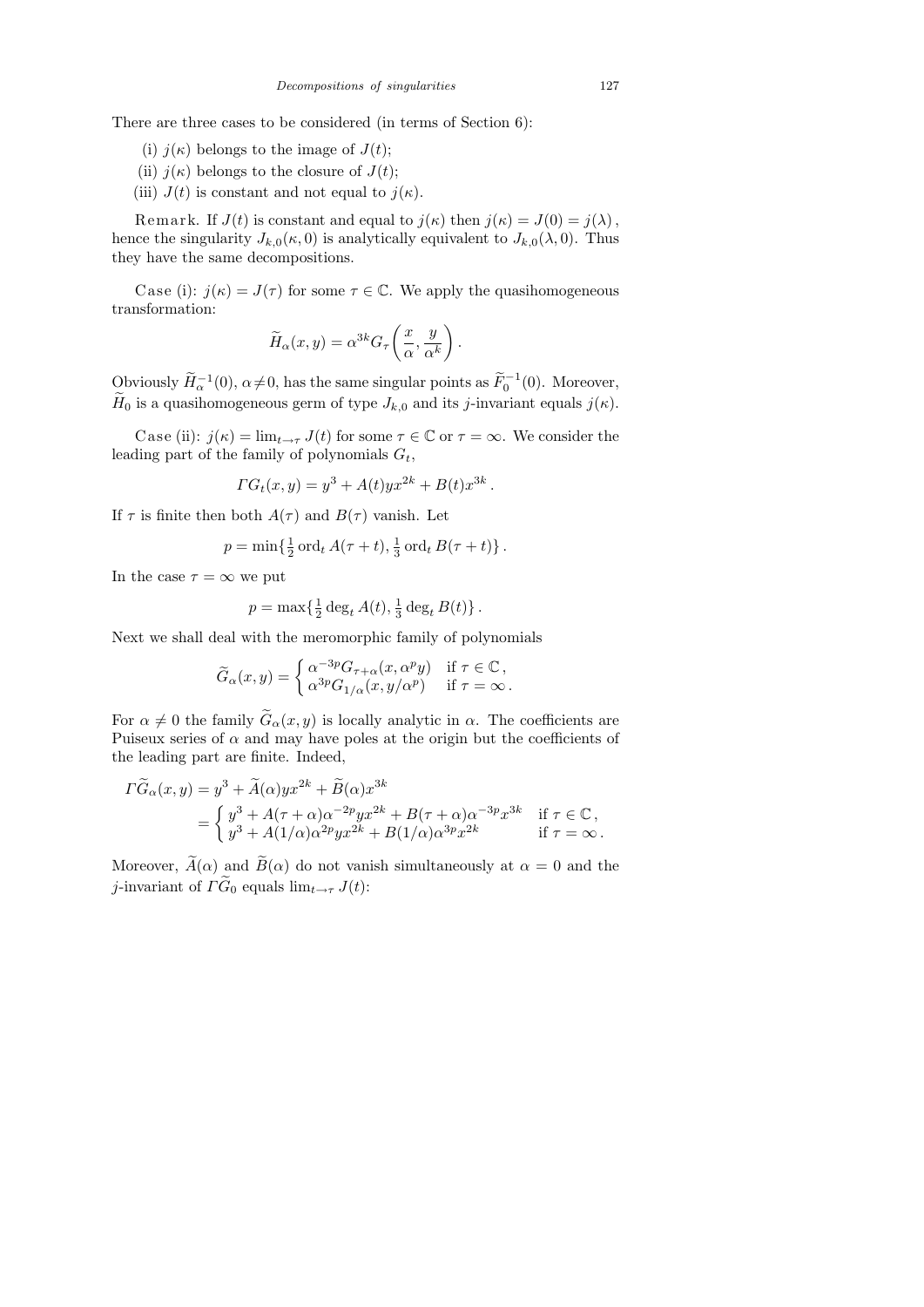$$
j = \frac{4\widetilde{A}(0)^3}{4\widetilde{A}(0)^3 + 27\widetilde{B}(0)^2} = \lim_{\alpha \to 0} \frac{4\widetilde{A}(\alpha)^3}{4\widetilde{A}(\alpha)^3 + 27\widetilde{B}(\alpha)^2}
$$
  
= 
$$
\begin{cases} \lim_{\alpha \to 0} \frac{4A(\tau + \alpha)^3 \alpha^{-6p}}{4A(\tau + \alpha)^3 \alpha^{-6p} + 27B(\tau + \alpha)^2 \alpha^{-6p}} & \text{if } \tau \in \mathbb{C} \\ \lim_{\alpha \to 0} \frac{4A(1/\alpha)^3 \alpha^{6p}}{4A(1/\alpha)^3 \alpha^{6p} + 27B(1/\alpha)^2 \alpha^{6p}} & \text{if } \tau = \infty \end{cases}
$$
  
= 
$$
\lim_{t \to \tau} \frac{4A(t)^3}{4A(t)^3 + 27B(t)^2} = \lim_{t \to \tau} J(t).
$$

Next we apply the quasihomogeneous transformation:

$$
\widetilde{H}_{\alpha}(x,y) = \alpha^{3kq} \widetilde{G}_{\alpha}\left(\frac{x}{\alpha^{q}}, \frac{y}{\alpha^{kq}}\right)
$$

,

.

.

where we choose  $q$  to be large enough not only to eliminate poles but also to make  $\widetilde{H}_0(x, y)$  quasihomogeneous:

$$
\widetilde{H}_0(x,y) = y^3 + \widetilde{A}(0)yx^{2k} + \widetilde{B}(0)x^{3k}.
$$

Obviously for  $\alpha \neq 0$ ,  $\widetilde{H}_{\alpha}^{-1}(0)$  has the same singularities as  $\widetilde{F}_{0}^{-1}(0)$ .

Case (iii):  $J(t)$  is constant. This case will be proved by induction on k. We assume that the proposition is valid for  $J_{2,0}, \ldots, J_{k-1,0}$ . We have (see Lemma 1)

$$
G(x, y) = y^3 + cd(x)^2 + ycd(x)^3
$$

Moreover, the singular points of  $G^{-1}(0)$  are analytically equivalent to  $D_4$  or to quasihomogeneous  $J_{m,0}, m < k$ , with j-invariant equal to the j-invariant of the leading part of G, i.e.  $j = j(\lambda) \neq 0, 1, \infty$ .

We choose  $c'$  such that

$$
\frac{4c'}{4c'+27} = j(\kappa).
$$

We put

$$
G'(x, y) = y3 + c'd(x)2y + c'd(x)3
$$

Obviously, the singular points of  $G^{-1}(0)$  and  $G'^{-1}(0)$  are pairwise topologically equivalent, they can only have different j-invariants. But  $j(\lambda) \neq$  $0, 1, \infty$ , hence the decompositions of singular points of  $G^{-1}(0)$  occur for singular points of  $G'^{-1}(0)$  (up to topological type). Therefore we may put

$$
\widetilde{H}_{\alpha}(x,y) = \alpha^{3k} G' \left( \frac{x}{\alpha}, \frac{y}{\alpha^k} \right).
$$

Remark. One may prove in the same way the extension of the proposition for nonisolated singularities, i.e. for  $j(\kappa) = \infty$ .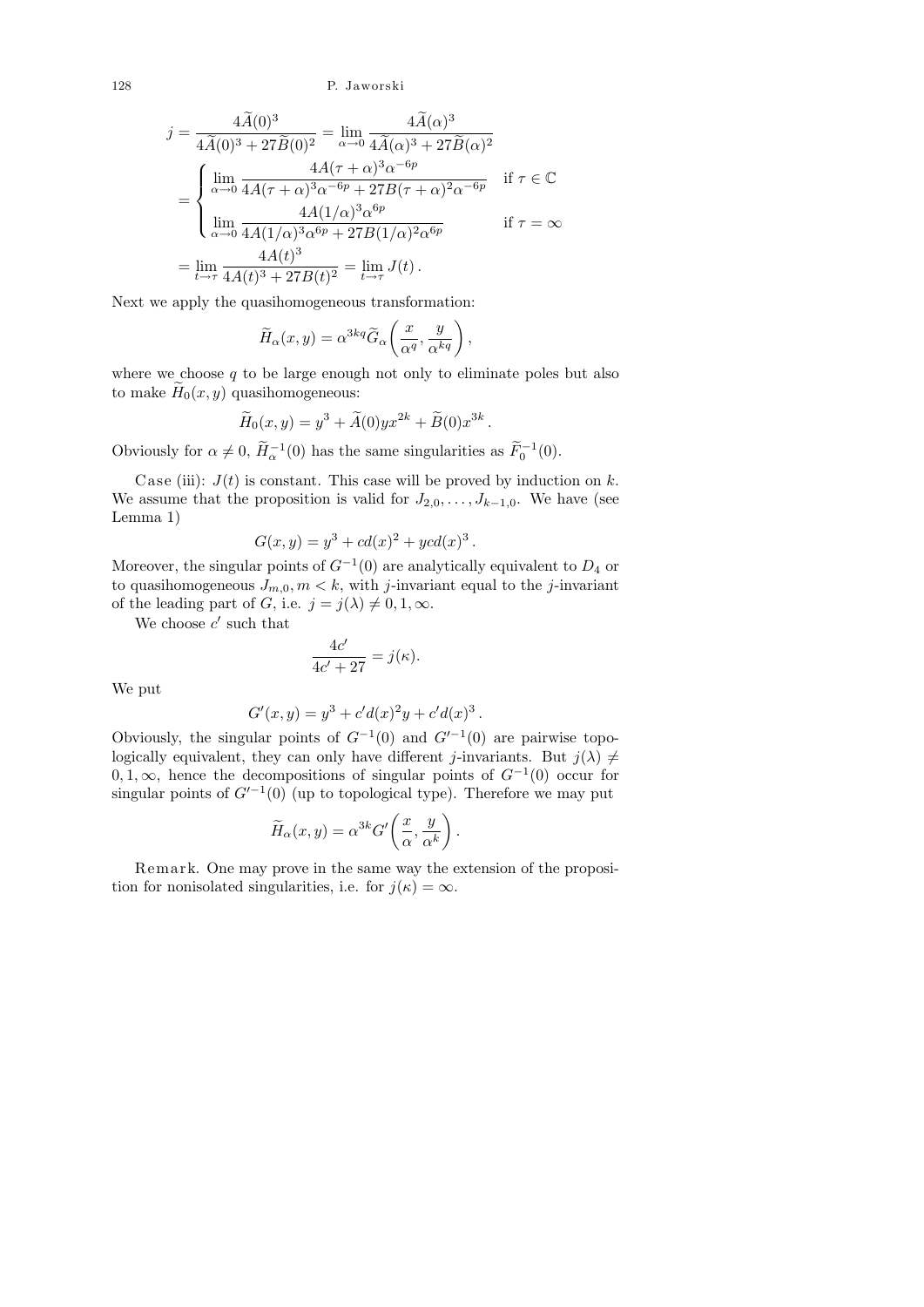## 8. Proof of Theorem 3

8.1. Existence. First we show that the decompositions

$$
J_{k,0}(\lambda,0) \to E_6, E_{6k-10}
$$
 and  $J_{k,0}(\lambda,0) \to E_7, E_{6k-9}$ 

exist for  $k \geq 3$  and respectively  $j(\lambda) = 0$  and  $j(\lambda) = 1$ . Indeed, they are given by the deformations

$$
F_{\alpha}(x, y) = y^3 + x^{3k-4}(x - \alpha)^4
$$
,  $F_0(x, y) = y^3 + x^{3k}$ 

and

$$
F_{\alpha}(x, y) = y^3 + yx^{2k-3}(x - \alpha)^3, \quad F_0(x, y) = y^3 + yx^{2k}
$$

(cf. Section 6, cases (a) and  $(b)$ ).

**8.2.** Uniqueness. The case  $k = 3$ . It is well known that for  $k = 3$  the decompositions

$$
J_{3,0}(\lambda,0) \to E_6, E_8
$$
 and  $J_{3,0}(\lambda,0) \to E_7, E_7$ 

occur only if respectively  $j(\lambda) = 0$  or 1 (see [3, 2, 8]). We give a short proof of this fact.

We consider the dimension of the stratum in the base of the (right) miniversal deformation of the germ  $J_{3,0}(\lambda,0)$  corresponding to a given decomposition. The dimension of the base is

$$
\mu(J_{3,0})=16
$$

(cf. [1], §8). The codimensions of the strata  $(E_6, E_8)$  and  $(E_7, E_7)$  are 14. Moreover, the decompositions of  $J_{3,0}$  do not depend on the upper diagonal modulus  $(c_1$  in our notation) (see [9]). So the above decompositions may exist only for distinct values of the j-invariant. But if one of them exists for respectively  $j(\lambda) \neq 0$  or  $j(\lambda) \neq 1$  then the shift technique from Sections 6 and 7 gives us that it exists for any  $j$ : a contradiction (cf. the proof of Proposition 1, cases (i) and (ii).

**8.3.** Uniqueness. The case  $k > 3$ . Let  $F_{\alpha}$  be any deformation of

$$
F_0 = y^3 + \lambda y^2 + x^k + x^{3k}
$$

such that  $F_{\alpha}^{-1}(0)$  has two singular points of types  $E_{6k-10}$  and  $E_6$  or respectively  $E_{6k-11}$  and  $E_7$ . We shift the singular point  $E_{6k-10}$  or respectively  $E_{6k-11}$  to the origin and apply the blowing-up transformation

$$
\widetilde{F}_{\alpha}(x,y) = x^{-3(k-3)} F_{\alpha}(x, x^{k-3}y).
$$

Then  $\widetilde{F}_{\alpha}(x, y)$  is a deformation of

$$
\widetilde{F}_0(x,y) = y^3 + \lambda y^2 x^3 + x^9
$$

,

i.e. of  $J_{3,0}$ ; moreover, the j-invariant is left unaltered. For  $\alpha \neq 0$ ,  $\tilde{F}_{\alpha}^{-1}(0)$ has two singular points:  $E_8$  or  $E_7$  at the origin and  $E_6$  or respectively  $E_7$ 

,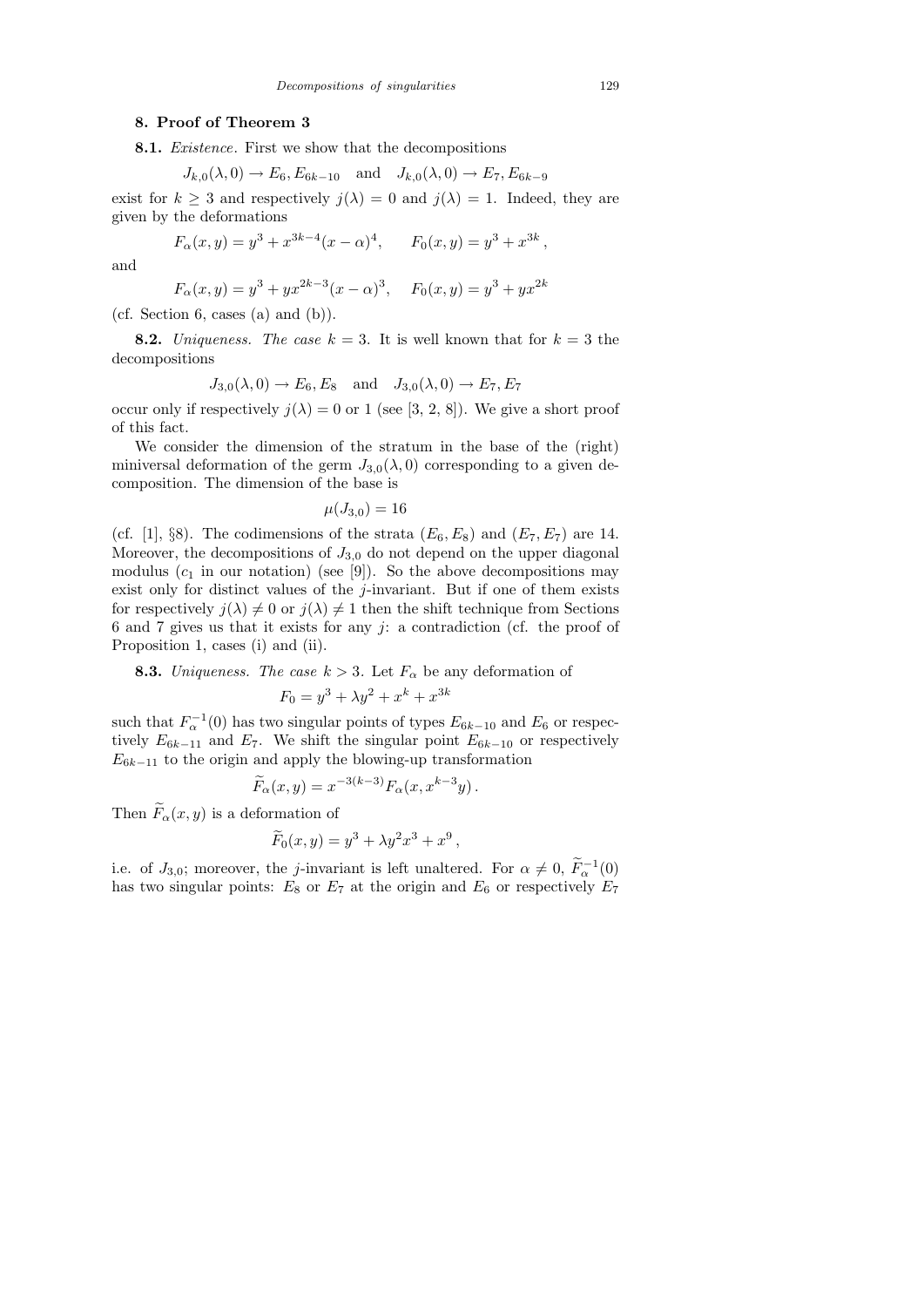elsewhere. From Subsection 8.2 we know that the *j*-invariant must be 0 or 1 respectively. Hence  $j(\lambda) = 0$  or 1 respectively.

This finishes the proof of Theorem 3.

9. Applications. The Legendrian singularities. The theory of Legendrian maps is closely connected with the theory of hypersurface singularities (see [1], §20). Our results concerning deformations of  $J_{k,0}$  hypersurface singularities may be restated in terms of  $J_{k,0}$  Legendrian singularities.

Let  $f: (\mathbb{C}^n,0) \to (\mathbb{C},0)$  be the germ of an analytic function with an isolated singular point at the origin of  $J_{k,0}(\lambda, c)$  type.

Let  $F(x,q), x \in \mathbb{C}^n, q \in \mathbb{C}^{\mu-1}$ , be a (right-) miniversal deformation of germ  $f(x)$  without the constant term.

Then  $F$  is a generating family of the germ of a Legendrian submanifold

 $L(\lambda, c) = \{(p, q, z) : \exists x \ \partial F/\partial x = 0, \ p = \partial F/\partial q, \ z = F(x, q)\}\$ 

in the space  $\mathbb{C}^{\mu-1} \times \mathbb{C}^{\mu-1} \times \mathbb{C}$  with contact structure  $dz - pdq$ .

The image of the submanifold  $L$  by the projection

$$
\pi : (p, q, z) \to (q, z)
$$

is called a front. The restriction of the projection  $\pi$  to the Legendrian submanifold  $L$  is a Legendrian map. In the notation of [1],  $\S 21$ , the germ of  $\pi|_{L(\lambda,c)}$  at the origin has type  $J_{k,0}(\lambda,c)$ .

Let  $L'(\lambda, c)$  be a subset of  $L(\lambda, c)$  consisting only of simple points, i.e. of such points  $(p, q, z)$  that the hypersurface  $F^{-1}(z) \subset \mathbb{C}^n$  has only simple singularities. From Theorems 1 and 4 we deduce that the Legendrian singularities  $J_{k,0}(\kappa,0), j(\kappa) = 1, 0$ , are universal.

THEOREM 5. Let  $c \in \mathbb{C}^{k-2}$ ,  $j(\lambda) \neq 0, 1, \infty$ . There exists an open ball  $B_1 = B(0,r_1) \subset \mathbb{C}^{2\mu-1}$  such that for any open ball  $B_2 = B(0,r_2) \subset \mathbb{C}^{2\mu-1}$ and for any point  $P_1 \in L'(\lambda, c) \cap B_1$  there exists a point  $P_2 \in L'(\kappa, 0) \cap B_2$ with  $j(\kappa) = 1$  (respectively  $j(\kappa) = 0$ ) such that the germ of the Legendrian map  $\pi|_{L(\lambda,c)}$  at  $P_1$  is equivalent to the germ of  $\pi|_{L(\kappa,0)}$  with  $j(\kappa) = 1$ (*respectively*  $j(\kappa) = 0$ ) at  $P_2$ .

#### **References**

- [1] V. I. Arnold, S. M. Guseĭn-Zade and A. N. Varchenko, *Singularities of Differ* $entiable$  *Maps*, Birkhäuser, 1985.
- [2] J. D amon, *On the Pham example and the universal topological stratification of singularities*, in: Singularities, Banach Center Publ. 20, PWN–Polish Scientific Publishers, Warszawa, 1988, 161–167.
- [3] J. D amon and A. Galligo, *Universal topological stratification for the Pham example*, preprint.
- [4] R. Hartshorne, *Algebraic Geometry*, Springer, 1977.